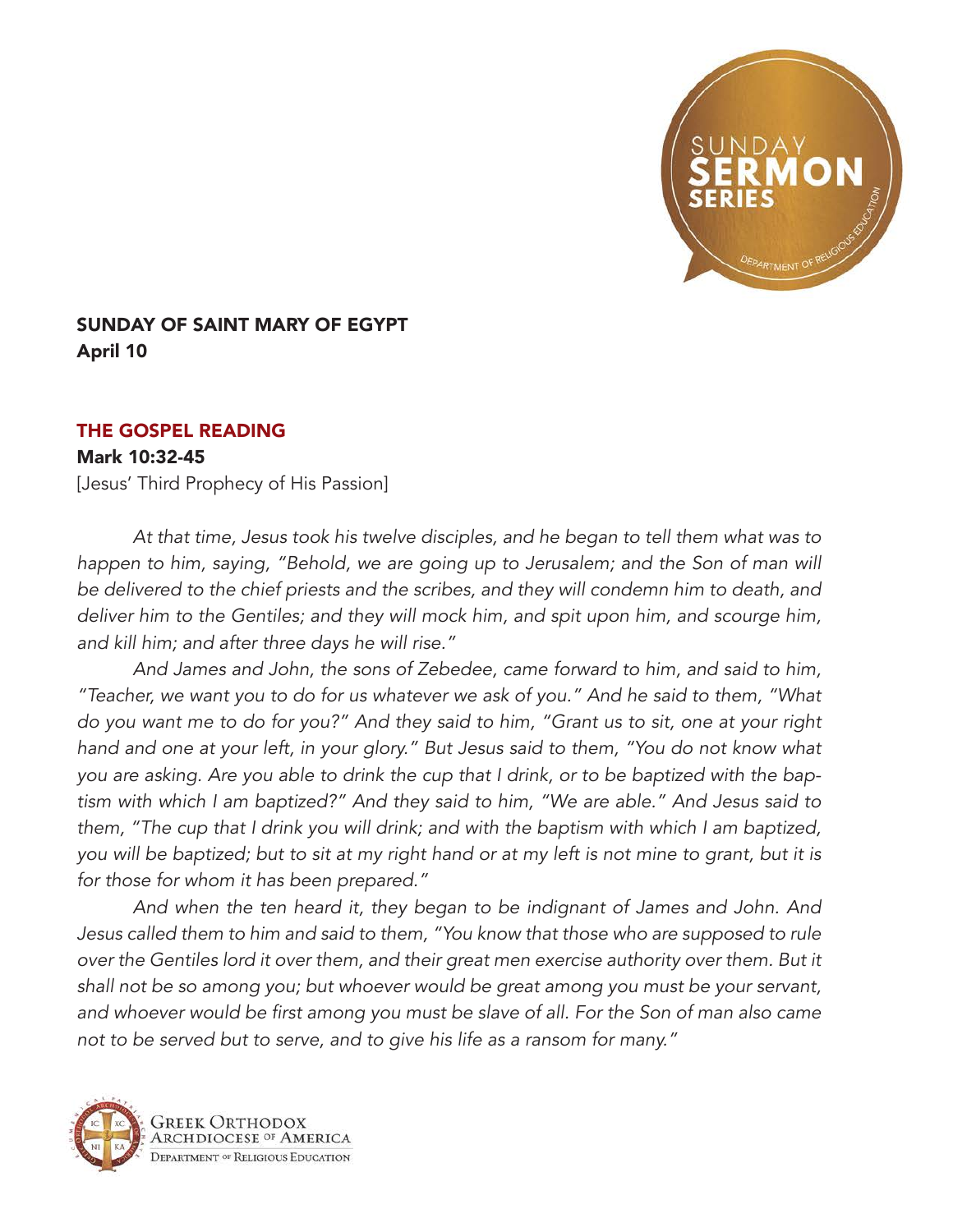## THE SERMON

In this Gospel reading, the Lord prepares His disciples for His Crucifixion and Resurrection. However, the apostles James and John, who were brothers, come to the Lord and ask to receive a place of special honor in the Kingdom. Like the other disciples, they could not yet fully understand what the Lord came into the world to accomplish. They looked at Christ through the lens of the world around them. They thought that Christ was the Messiah expected by the Jewish people to liberate them from the foreign occupation of the Roman Empire. They thought that He would lead a political uprising and destroy the enemies of Israel in order to restore the earthly Kingdom of David.

 James and John wanted to secure a preferred status in the Kingdom, as they were imagining it. They said, "Teacher, we want you to do for us whatever we ask of you." The Lord answered them, "What do you want me to do for you?" James and John tried to gain advantage as viewed purely from the perspective of earthly power and glory. They said to Him, "Grant us to sit, one at your right hand and one at your left, in your glory." Even though the Lord told them that His path was to voluntarily accept the Cross, the disciples continued to imagine that He would soon be enthroned in Jerusalem. In this case, it was not unexpected for them to attempt to exert influence, and seek power and glory for themselves.

The symbolism of sitting at the right and left of the King's throne points to the position of the highest honor in the Kingdom. However, as Jesus would answer Pilate, the Kingdom of Christ is not of this world (John 18:36), and its glory is not of worldly power. Therefore, the Lord tells the brothers, "You do not know what you are asking." The brothers did not understand that being with the Lord means participating in His sacrifice. Therefore, Jesus asks them, "Are you able to drink the cup that I drink, or to be baptized with the baptism with which I am baptized?" The reference to the 'cup' points to the Lord's passion which He was to suffer (Matthew 26:39). Likewise, the baptism He refers to means dying to this world before being raised to new life. Our own baptism is a mystical union with Christ, by which we are buried with Him so that we can be raised with Him (Romans 6:3-5). Our own journey in the faith, our own path to the Kingdom of God, begins with being received in the Church through baptism.

James and John did not yet fully understand what that meant, so they said, "we are able." The Lord, in His love, answers them that they would indeed be united to Him by drinking that cup and receiving that baptism. As Saint John Chrysostom explains, "He foretold great things for them; that is, you shall be held worthy of martyrdom, you shall suffer the things I have suffered, you shall end your life with a death from violence, and in this also you shall be sharers with me."

The Lord says to His disciples, "To sit at my right hand or at my left is not mine to grant, but it is for those for whom it has been prepared." What exactly does this mean?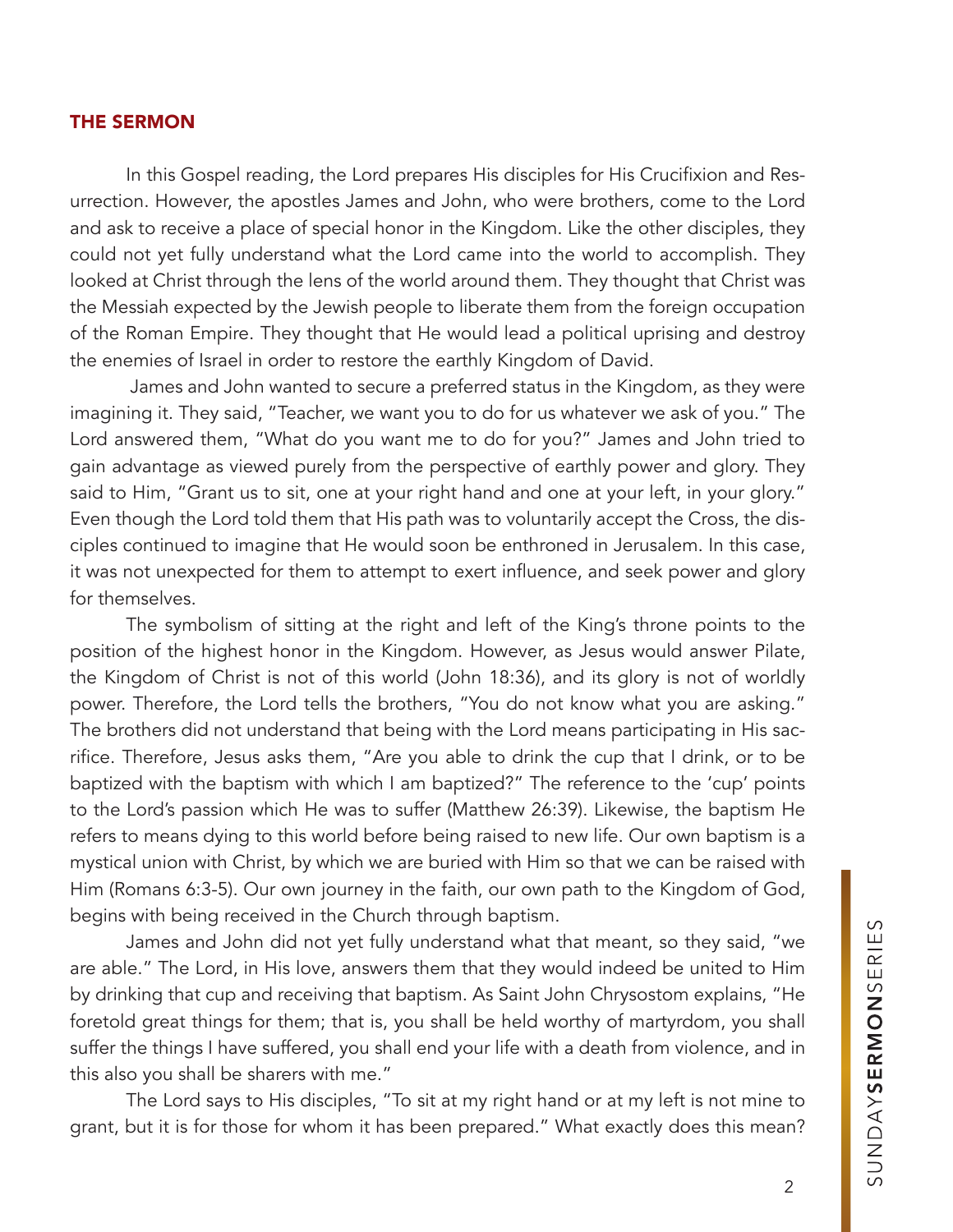Elsewhere in the Gospels, Jesus says, "As I hear, I judge; and My judgment is righteous, because I do not seek My own will but the will of the Father who sent Me" (John 5:30). It is therefore the Father who "has highly exalted Him and given Him the name which is above every name . . . that every tongue should confess that Jesus Christ is Lord, to the glory of God the Father" (Philippians 2:9-11). The Lord has complete authority in life and judgment, but does not act arbitrarily.

To be united with Christ means to suffer with Him before being raised to eternal life. As we prepare ourselves for the Kingdom through faith, repentance, and service to others, we draw near to God – and He, through His love, also prepares the Kingdom for us as a fulfillment of our desire to be with Him.

When the other disciples heard about James and John asking the Lord for privileges and glory, they were displeased – not necessarily because they already understood the true meaning of the Cross and the Kingdom but because they were envious. The apostles were still on a journey of discovery. They were still learning that the true glory of Christ is sacrificial love, that is to give and dedicate one's own life for the benefit of others.

The Lord invites us to participate in His struggle and be patient with the challenges in life. In persevering, we may even endure persecution for His name's sake. We remain confident however. Behind every challenge and struggle, there is redemption and deliverance. Behind the Cross and every cross, lies the joy of the Resurrection. We begin to experience the Resurrection even now every time we celebrate the Divine Liturgy. The Liturgy is a true foretaste of the actual Kingdom, connecting us to God and to others. We can already experience that joy and hope as we partake of the Body and Blood of the Resurrected Christ.

The Lord teaches that life in Christ is in many respects in opposition to the values of the world. Christ makes clear that, "whoever would be great among you must be your servant, and whoever would be first among you must be slave of all. For the Son of man also came not to be served but to serve, and to give his life as a ransom for many."

We do not expect rewards for our good works. We rely entirely on the grace and love of God. We follow Him because we love Him and entrust ourselves completely to His love. As Saint Porphyrios says, "Whatever you want, my Lord, whatever your love desires. I know I am not worthy . . . There is one thing I want, one thing I desire, one thing I ask for, and that is to be with You, wherever and however You wish." Our love for Christ is not offered in selfish terms, or in pursuit of personal gain. It is offered for the sake of the One who loved us and gave Himself up for us and for our salvation.

Therefore, as we come to the Lord and ask Him to help us, let us always pray that He will teach us how to serve Him and others as He did – with sacrificial love. May all we do be for the glory of God. Let us continue our journey on the path of repentance, humility, peace, and love. By embracing our cross with joy, for the sake of Christ, and with complete confidence in His love for us, let us unite ourselves to Him and constantly seek